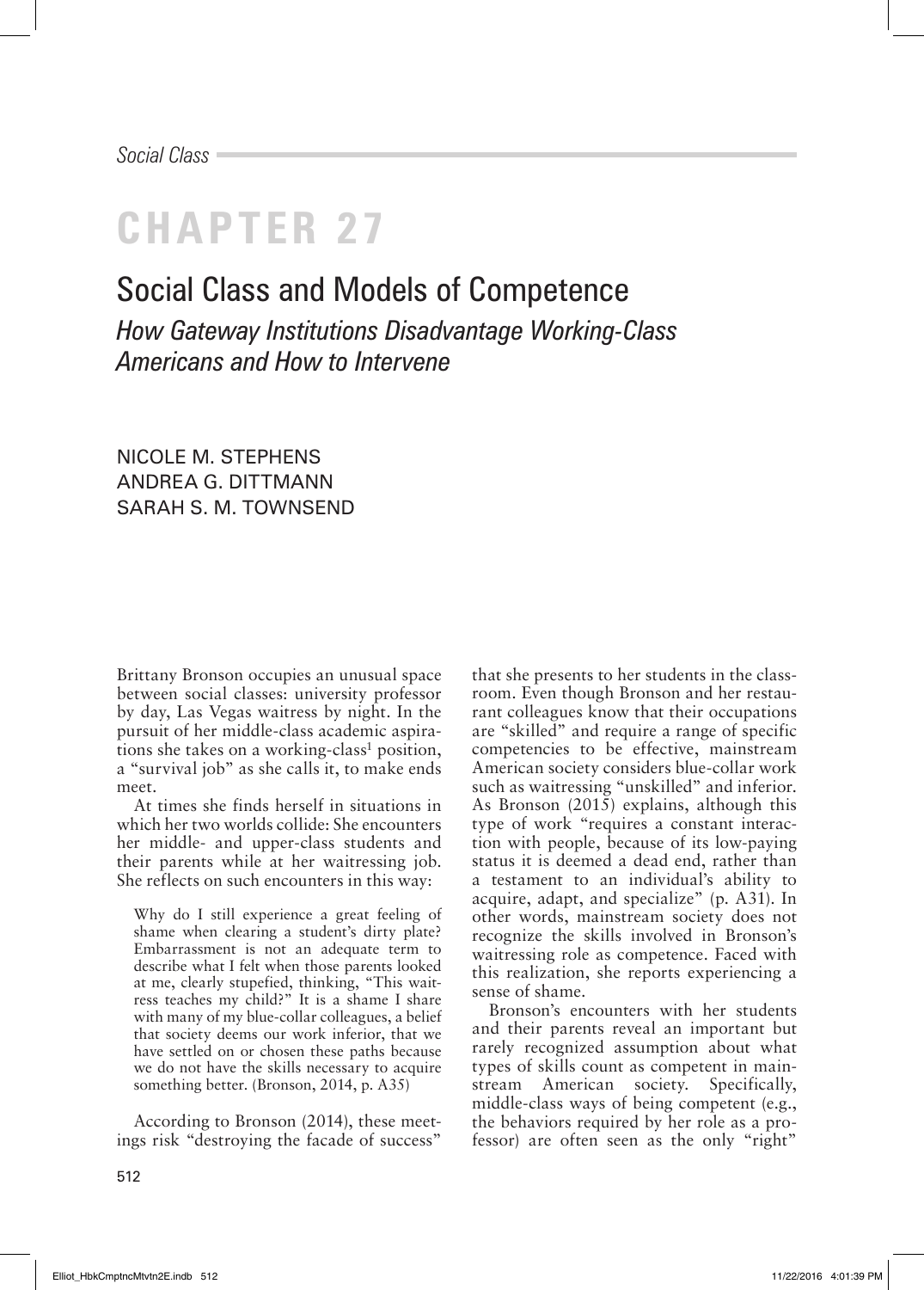way to be competent. Yet, as Bronson's story suggests, there is more than one way to be competent. And, as we argue in this chapter, success in different social class contexts requires different ways of being competent. For example, to be competent in her working-class role as a waitress, Bronson must respond to the needs of her customers, adjust to changing situations, and rely on and provide support to her coworkers to get the job done. Alternatively, to be competent in her middle-class role as a university professor, Bronson must display confidence, take charge of the classroom, and express her opinions to her students.

In this chapter, we document and describe how social class shapes competence in four sections. Considering the context-contingent nature of competence, we adopt Elliot and Dweck's (2005) definition of competence as "a fundamental motivation that serves the evolutionary role of helping people develop and adapt to their environment" (p. 6). First, we examine how different social class contexts promote divergent understandings of how to be competent, which we refer to as *models of competence* (see Markus, Ryff, Curhan, & Palmersheim, 2004). Second, we provide evidence that the middle-class model of competence is institutionalized in society, while the working-class model of competence is often excluded. We do so by focusing on schools and workplaces—two institutions that evaluate individuals' competence and serve as gateways to upward mobility. In the third section, we show how this institutionalization of the middle-class model of competence can disadvantage working-class individuals by limiting access to opportunities, undermining their performance, and leading them to be evaluated as less competent. Finally, we propose interventions at both individual and institutional levels that have the potential to reduce some of the social class inequalities perpetuated by this reliance on the middle-class model of competence.

# **SOCIAL CLASS PROMOTES DIFFERENT MODELS OF COMPETENCE**

Social class contexts provide an important source of variation in models of competence. These models of competence derive from culture-specific understandings of what it means to be a good or appropriate person in the world—what previous research has referred to as *models of self* (Cross & Madson, 1997; Markus & Kitayama, 1991, 2010). Research conducted in a variety of cultural contexts has identified two common models of self that provide different blueprints for how people should relate to others and to the social world, and, specifically, how to be competent (Adams, Anderson, & Adonu, 2004; Markus & Kitayama, 1991; Plaut & Markus, 2005). An *independent* model of self assumes that a normatively appropriate person should influence the context, be separate from other people, and act freely based on personal motives, goals, and preferences (Markus & Kitayama, 2003). An *interdependent* model of self, in contrast, assumes that a normatively appropriate person should adjust to the conditions of the context, connect to others, and respond to the needs, preferences, and interests of others.

As outlined in Figure 27.1, understanding how different social class contexts promote these models of self and competence requires an analysis of available material resources (e.g., income, access to high-quality education) and social resources (e.g., relationships with family and friends). These conditions are important because they shape the possible patterns of thinking, feeling, and acting in the world, as well as the ways of being that are most likely to be effective in different social contexts. How people are able to act over time will shape the ways of being a person that are likely to become normative and preferred.

Middle-class American contexts promote an independent model of self and competence (see Figure 27.1). People in middleclass contexts have greater economic capital, fewer environmental constraints, higher power and status, and more opportunities for choice, influence, and control than do people in working-class contexts (Day & Newburger, 2002; Kohn, 1969; Pattillo-McCoy, 1999; Terenzini & Pascarella, 1991). They also tend to have higher levels of geographic mobility, given the need to move away from home to attend college and to pursue subsequent career opportunities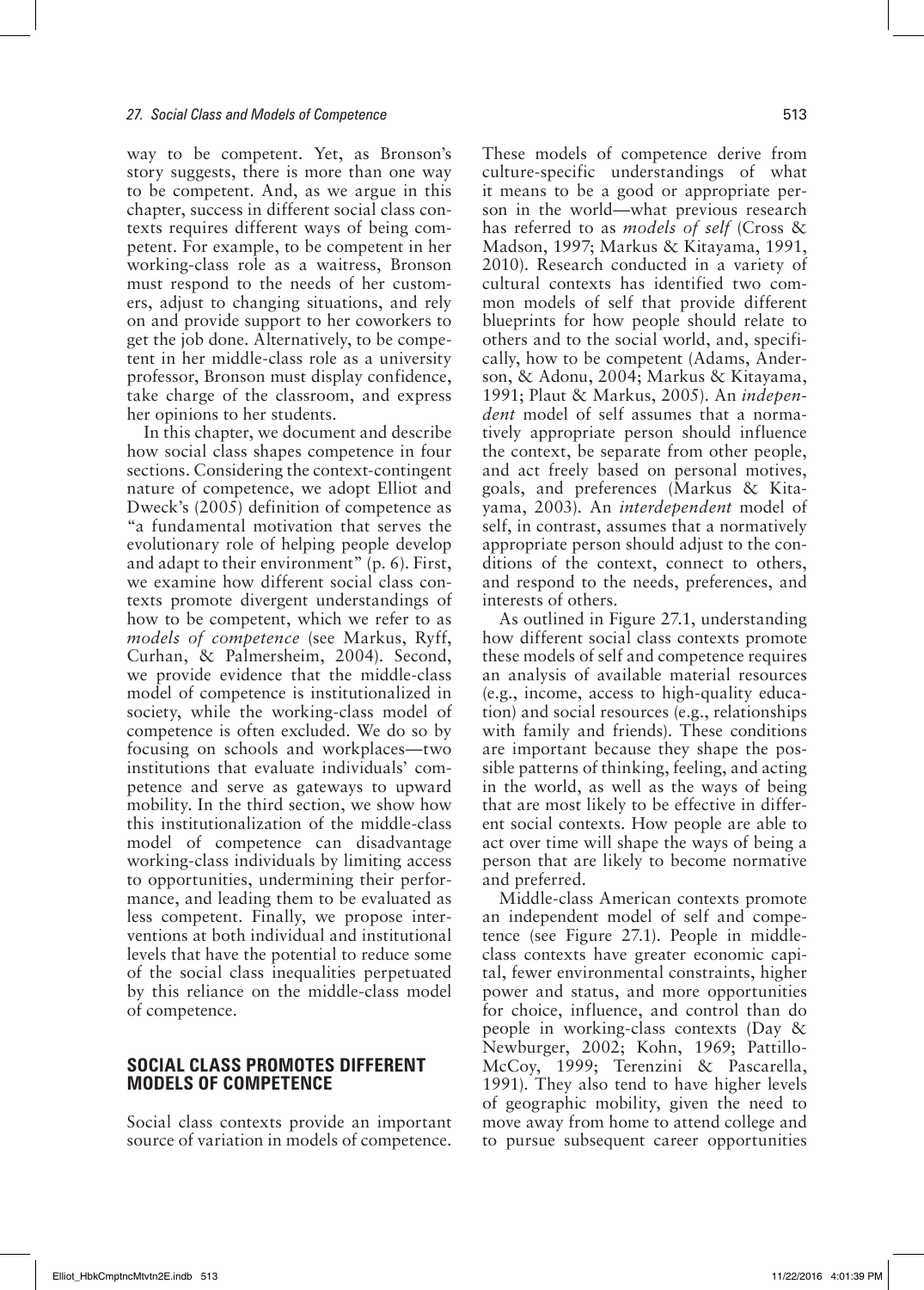

**FIGURE 27.1.** Social class contexts shape models of self and competence.

(Argyle, 1994). These material realities promote socialization practices that convey to children a sense of self-importance and individual entitlement (Miller, Cho, & Bracey, 2005). For example, parents often engage in *concerted cultivation,* or efforts to identify and encourage their children's personal preferences, ideas, and opinions (Lareau, 2003). Through these interactions, parents convey to children the message that "the world is your oyster" and "your voice matters."

In response to these material and social conditions, middle-class individuals have ample opportunities to influence the situation, to make choices according to their own personal preferences, to develop confidence and a sense of optimism, and to express their ideas and opinions. Over time, these ways of being foster a sense of self as autonomous or separate from others and as able to influence the world according to personal preferences. As shown in Figure 27.1, an independent model of competence stresses that individuals should take charge of their environments, express what they think and feel, show confidence, and stand out from the group. Thus, when Bronson operates in her role as a university professor, she enacts an independent model of competence and is therefore seen as competent by her middleclass students and peers.

Working-class contexts, on the other hand, promote an interdependent model of self and competence (see Figure 27.1). People in working-class contexts have less access to economic capital, confront more environmental constraints, are exposed to greater risks and uncertainty, and have fewer opportunities for choice, influence, and control than do people in middle-class contexts (Chen & Matthews, 2001; Lachman & Weaver, 1998; Reay, Davies, David, & Ball, 2001). Working-class individuals do not typically move away to attend college, so they often stay in the same geographic location for their entire lives, frequently interact with family members, and tend to be embedded in densely structured social networks (Argyle, 1994; Lamont, 2000; Markus et al., 2004). These material realities often promote socialization practices that encourage children to recognize their place in the social hierarchy, to follow rules and social norms, and to be responsive to others' needs (Fiske & Markus, 2012; Kohn, 1969; Kusserow, 1999; Lamont, 2000; Piff, Kraus, Côté, Cheng, & Keltner, 2010; Stephens, Fryberg, & Markus, 2011). For example, parents in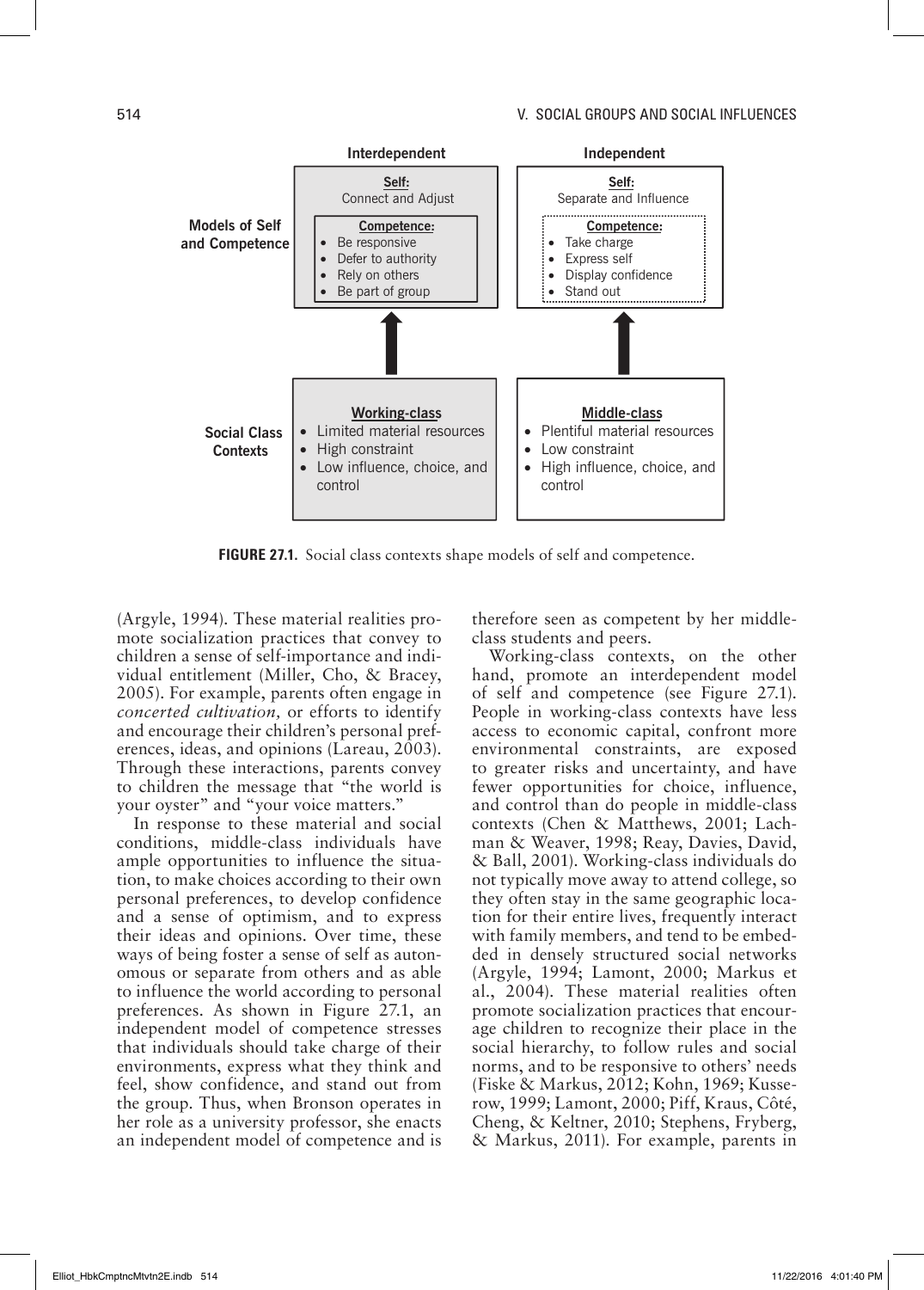working-class contexts often emphasize to their children that "it's not just about you" and "you can't always get what you want" (Miller et al., 2005; Snibbe & Markus, 2005).

In response to these material and social conditions, working-class individuals must adjust themselves to the social context, be tough and strong, and rely on close others (e.g., family, friends) for support (Stephens, Markus, & Phillips, 2014). Over time, these ways of being foster a sense of self as connected to others and as adjusting to one's environment (Markus & Kitayama, 2003). As shown in Figure 27.1, an interdependent model of competence assumes that individuals should be responsive to the social context, show deference to authority, rely on and support others, and be part of the group. Thus, when Bronson and her restaurant coworkers engage in such behaviors, they enact an interdependent model of competence and will be seen as competent in the eyes of other working-class individuals. Yet from the perspective of middle-class colleagues or students, their ways of being competent would go unseen or be devalued.

# **THE INSTITUTIONALIZATION OF THE INDEPENDENT MODEL OF COMPETENCE**

Although both independent and interdependent models of competence are viable ways of being a person, U.S. institutions tend primarily to endorse and value the independent model. Indeed, U.S. institutions ranging from the media to politics reflect an independent model (e.g., Adams, Biernat, Branscombe, Crandall, & Wrightsman, 2008; Bellah, Madsen, Sullivan, Swidler, & Tipton, 1985; Iyengar, 2010; Markus & Conner, 2013). We focus here on how the independent model organizes two critical gateway institutions: schools and workplaces (Ridgeway & Fisk, 2012). Schools and workplaces play crucial roles in providing access to valued life opportunities (e.g., influential social networks) and upward social mobility. The ideas, practices, and standards of evaluation that are prevalent in these key gateway institutions are not neutral; rather, they reflect an independent model of how to be a competent student

or employee. Importantly, institutions that focus exclusively on the independent model miss out on some of the individual and organizational benefits of interdependence (Hambrick, 1995). For example, institutions are less likely to engage effectively in activities that are necessary to maximize their performance, such as encouraging collaboration and working toward shared goals (Duhigg, 2016; Woolley, Chabris, Pentland, Hashmi, & Malone, 2010).

U.S. institutions of higher education reflect and promote an independent model of competence as the cultural ideal. In a survey of administrators at a diverse range of research universities and liberal arts colleges, the vast majority reported that their institutions expect students to enact an independent model of competence—to pave their own paths, to challenge norms and rules, to express their personal preferences, and to work independently (Fryberg & Markus, 2007; Stephens, Markus, & Fryberg, 2012). Indeed, institutions of higher education tend to focus on the importance of exploring and developing personal interests, and offer students the opportunity to structure their coursework and activities in a way that aligns with their preferences. Thus, an independent model of competence guides administrators' and educators' assumptions about how students should be motivated, learn, and interact with peers and professors. By setting up particular expectations about how good students should behave, an independent model serves as the standard against which educators are likely to interpret and evaluate students' behavior.

Universities promote this standard by encouraging and rewarding students for the development of specialized skills and patterns of behavior (Bowles & Gintis, 1976; Oakes, 1982). In many university classrooms, for example, class participation is a significant part of students' final grades and also contributes to how professors evaluate students' potential more generally. This widespread practice reveals how an independent model of competence—in this case, the act of expressing one's own thoughts, ideas, and opinions—is institutionalized in U.S. higher education and dictates what it means to be a good or competent student (Kim, 2002).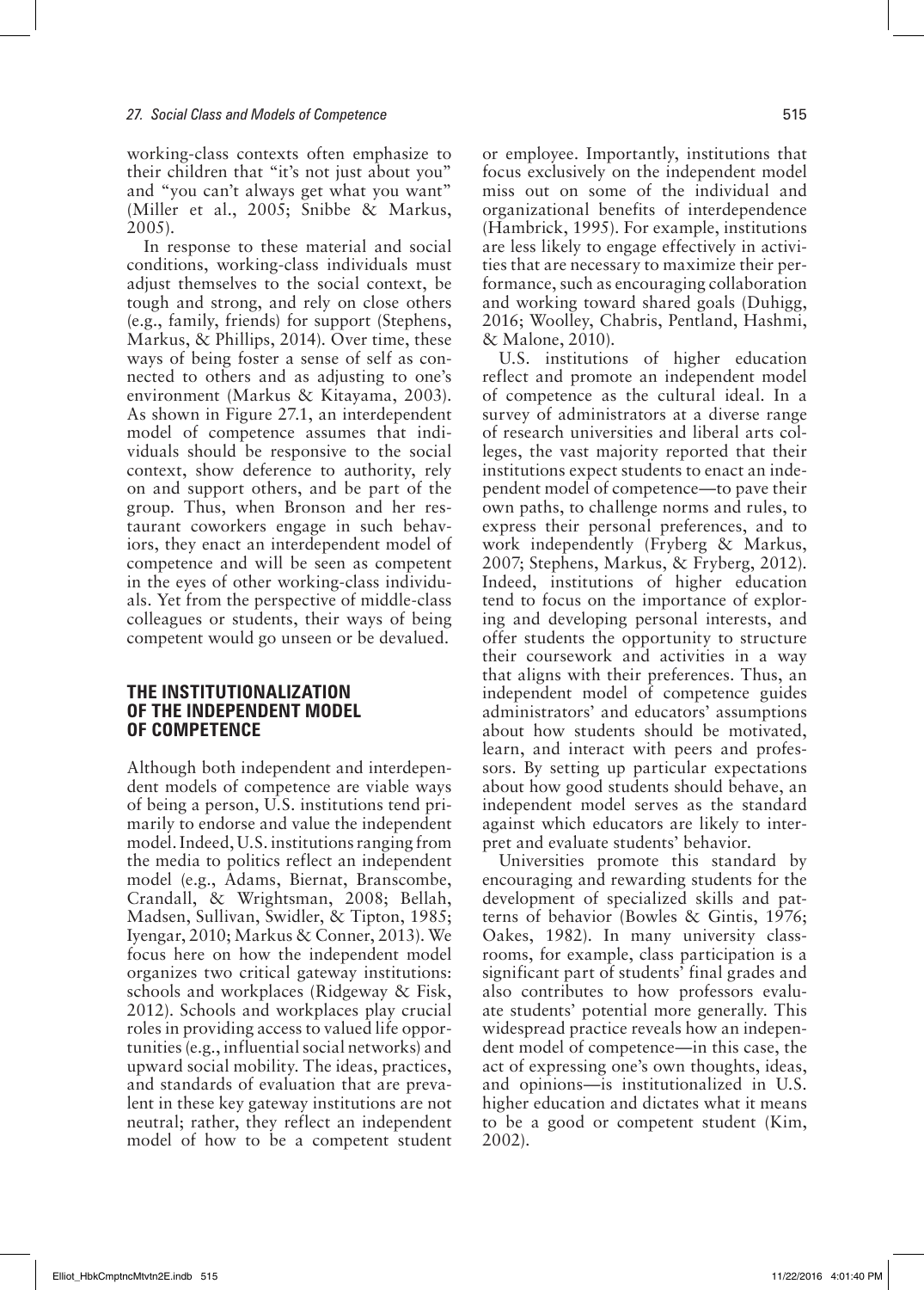The standard is communicated not only by interactions inside the classroom with peers and professors but also by messages contained in cultural products such as university guidebooks, brochures, and application materials. For example, Yale University's admissions website advises applicants to "pursue what you love and tell us about that. Be yourself." Dartmouth College's site stresses, "What will impress us is YOU. You, letting your application express some aspect of your own story. You've established a great track record. Let your application clearly reflect your interests and motivation." The advice that these universities offer to applicants is guided by the assumption that "qualified" or "competent" students will have the skills to identify and communicate their personal interests—behaviors that are socialized largely in middle-class contexts. By contrast, the interdependent competencies fostered by many working-class contexts (e.g., working together, building community) are largely absent from these university materials. Promoting independent behaviors as the cultural ideal can indeed encourage the development of skills that are important for success in U.S. society. However, focusing exclusively on independence can hinder the development of interdependent competencies—working together on research and class projects, building relationships in extracurricular activities, and supporting one's classmates—that have the potential to enhance students' relational and achievement outcomes (Hackman & Katz, 2010; Hilk, 2013).

An independent model of competence informs not only higher education but also middle-class, professional workplaces that may provide a path to upward mobility in U.S. society for working-class individuals. Managers and other employees in professional firms tend to value employees who take charge and influence the situation, confidently express their ideas and opinions, and promote themselves (Anderson, Brion, Moore, & Kennedy, 2012; Anderson, John, Keltner, & Kring, 2001; Anderson & Kilduff, 2009; Kennedy, Anderson, & Moore, 2013; Van Kleef, Homan, Finkenauer, Gündemir, & Stamkou, 2011). These settings often focus on the importance of personal autonomy and offer employees the opportunity to

#### 516 V. SOCIAL GROUPS AND SOCIAL INFLUENCES

craft their job (i.e., to shape it in a way that aligns with their individual needs and interests; Berg, Wrzesniewski, & Dutton, 2010; Wrzesniewski & Dutton, 2001). For example, on the website of the investment bank Morgan Stanley, an employee described the type of person who would be effective in the company: "This is a great environment for the self-starter, someone who relishes a lot of autonomy, and seeks to do things the way they think is best. If you have initiative, you can take it and run. The firm will support that and reward that quality." This independent model of competence also guides managers' assumptions about how employees should be motivated, develop skills, and interact with colleagues. By setting up particular expectations about how good employees should behave, an independent model serves as the standard against which managers are likely to interpret and evaluate employees' behavior.

Workplaces tend to promote this standard by encouraging and rewarding workers for the independent competencies they seek to cultivate (Bacon & Storey, 1996; Cooke & Rousseau, 1988; Friedlander, 1965; Hyman, 1994; Lamont, 2000; Urtasun & Núñez, 2012). Even before individuals join an organization, managers and employees expect job applicants to enact an independent model of competence: to ask questions, to express their preferences, and to take risks. Once applicants are hired, these expectations of independence are reinforced further. For example, all team members at Amazon are ranked annually, and those at the bottom are eliminated (Kantor & Streitfeld, 2015). Reflecting an independent model of competence, this system encourages all employees to focus primarily on their individual performance—rather than on the needs of their team or the organization and to direct their efforts toward outperforming one another. Similarly, Microsoft employees are encouraged to compete with each other. As one employee recounted, "If you were on a team of 10 people, you walked in the first day knowing that, no matter how good everyone was, two people were going to get a great review, seven were going to get mediocre reviews, and one was going to get a terrible review. . . . It leads to employees focusing on competing with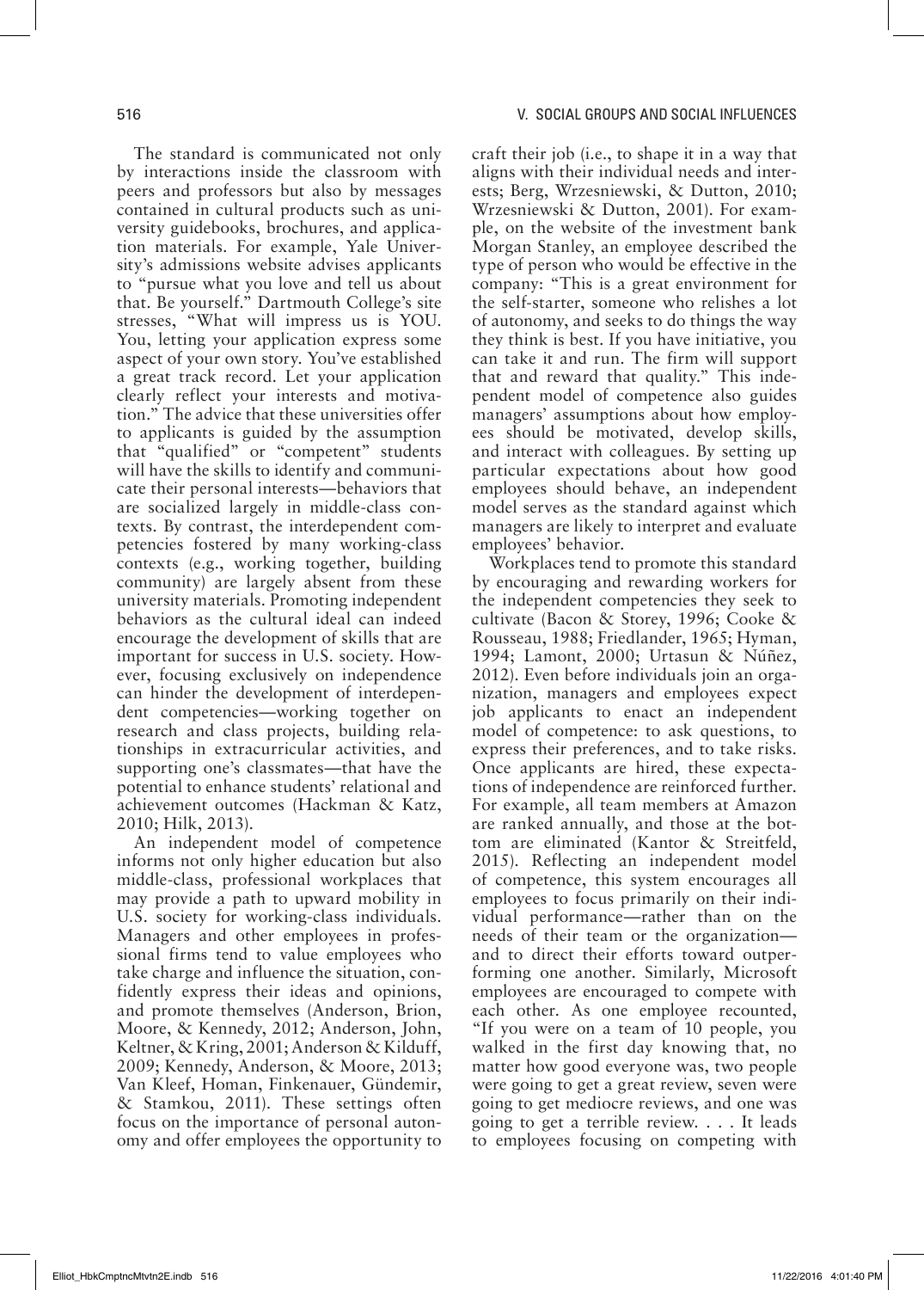each other rather than competing with other companies" (Eichenwald, 2012, para. 162). This employee review practice, which is known as the "bell curve," focuses on zerosum individual performance rather than on teams working toward a common goal. Notably, this practice eventually played a role in undermining Microsoft's ability to keep up with its competitors (Evans & Dion, 1991; Guzzo & Dickson, 1996).

This independent standard can also be conveyed through cultural products such as company websites or recruiting and hiring practices. Company websites, for example, are saturated with messages that competent applicants or employees must display independence to be successful in the future. The recruiting homepage of Deloitte states: "What's great about the people? . . . Each person is unique and valued for that, among the best and brightest in the business, and takes pride in his or her achievements." Similarly, an employee on Goldman Sachs's website declares that managers "pride themselves on empowering their employees to be creative and to develop solutions to problems at any level." The employee then goes on to say, "This is a place where I can select the opportunities I'm interested in, instead of waiting for the organization to decide for me." In both of these examples, the organizations portray a competent employee as one who has the skills to stand out from others, showcase personal achievements, and take charge of the workplace by making decisions. Largely absent from these messages is an interdependent model of competence, even though harnessing employees' interdependent competencies (e.g., collaborating in teams, having shared goals, supporting one's colleagues) has great potential to add value to organizations.

# **RELIANCE ON AN INDEPENDENT MODEL OF COMPETENCE DISADVANTAGES WORKING-CLASS AMERICANS**

Schools' and workplaces' reliance on an independent model of competence can reduce upward mobility and perpetuate social class inequality by creating a *cultural mismatch* for working-class individuals, who are more often guided by an interdependent model

of competence (Stephens, Markus, et al., 2014). The exclusion of an interdependent model can inadvertently signal to workingclass individuals that gateway institutions are not places for people "like them." This perceived lack of fit can in turn undermine working-class individuals' opportunity to succeed in those settings.

In this section, we suggest that workingclass individuals experience a cultural mismatch in these gateway institutions in three important domains: (1) *access,* (2) *performance,* and (3) *evaluation*. The disadvantages that these institutions produce can build on one another and create a cycle that perpetuates inequality.

# *Access*

The experience of cultural mismatch may lead individuals from working-class backgrounds to be less motivated to take actions needed to gain access (e.g., apply) to gateway institutions. This mismatch could lead working-class individuals to (1) recognize less often the potential contributions of their own skills in these settings, and (2) feel that they are not welcome or that they do not fit in these settings. Both of these experiences could lead working-class individuals to conclude that they are unlikely to be admitted or hired if they apply, and that even if they were hired, they would be unlikely to benefit from the experience.

# *Lack of Recognition of Potential Contribution*

A cultural mismatch may demotivate working-class individuals from gaining access to gateway institutions, which signals that interdependent competencies will likely be ineffective there. In the context of higher education, working-class high school students who do not see their model of competence included in the college setting may infer that they do not have the skills necessary to succeed. They may surmise this from perusing college websites that describe the "type" of (middle-class) student who is likely to be admitted (e.g., one who "has pride in individual accomplishments"). Similarly, successful college graduates from working-class backgrounds who do not see their model of competence included in a workplace may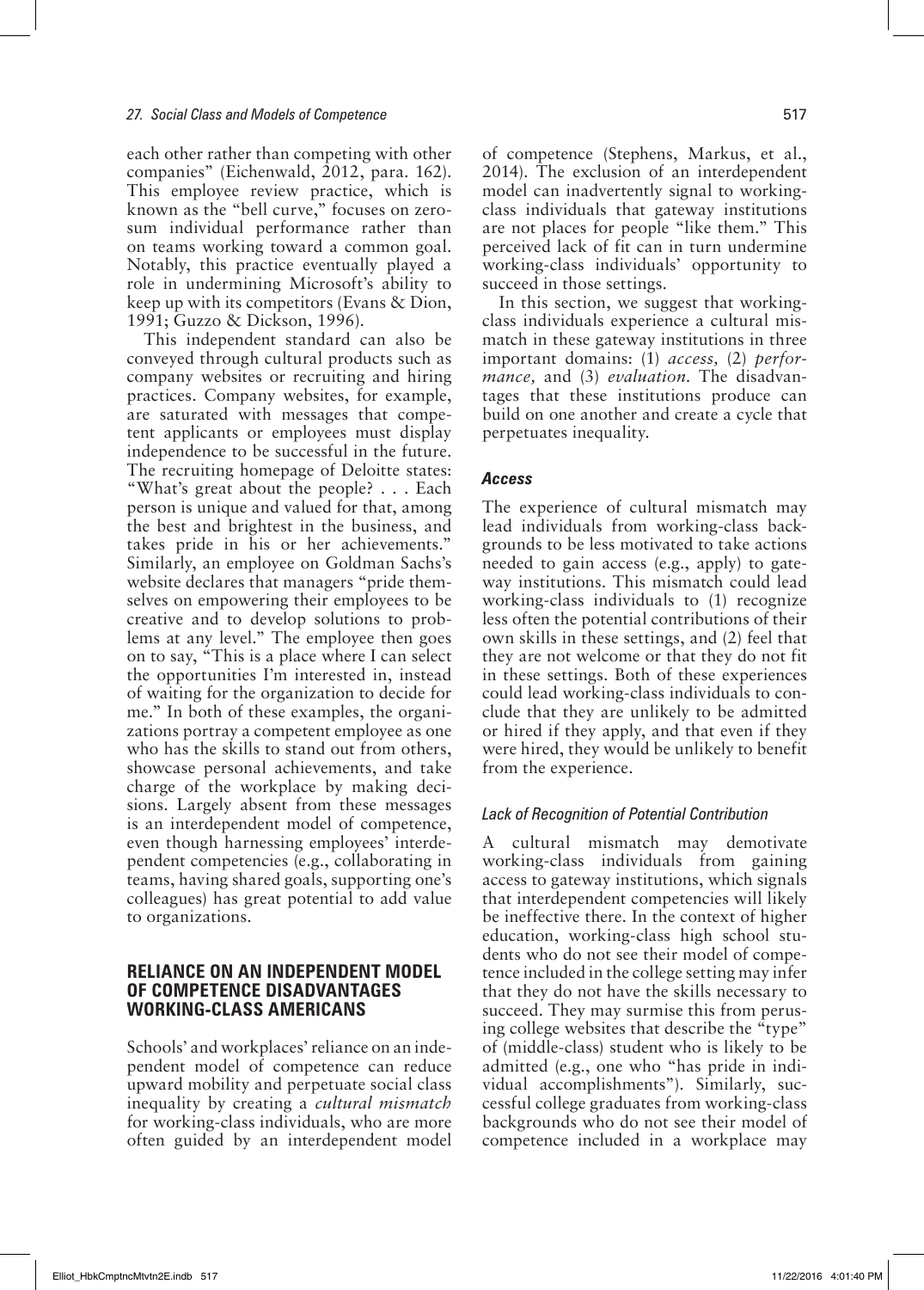conclude that they do not have the skills to pursue a position in that company. Notably, the most lucrative, high-status occupations are most likely to reflect and promote an independent model of competence (Acker, 2006; Sutton & Hargadon, 1996; Williams, 2012; Wojcicki, 2011).

## *Anticipated Lack of Fit*

A cultural mismatch may also demotivate working-class individuals from gaining access to gateway institutions by leading them to believe that people "like them" are unlikely to fit in the setting. Highlighting the relevance of this concern in higher education, Michael Gove, the United Kingdom's former education secretary, notes that working-class students' "worries about 'not fitting in' will be one reason why [they will be] less likely to apply to the most selective universities" (Graham, 2014, para. 15). These concerns persist beyond college and can impact people's interest in various occupations. Rather than strive to gain admission into certain high-status, lucrative occupations, working-class individuals may instead choose to withdraw from "the game" (e.g., Gray & Kish-Gephart, 2013). These individuals may conclude that there is no point in applying for such opportunities if they imagine that they will never truly belong.

#### *Performance*

A cultural mismatch can even undermine the performance of working-class individuals who defy the odds and gain access to higher education and white-collar workplaces. As we explain below, this mismatch may undermine their performance in two ways: (1) They have less experience enacting the skills associated with an independent model, and (2) they lack a sense of comfort and fit in the setting.

# *Less Experience Enacting an Independent Model of Competence*

A cultural mismatch can undermine working-class individuals' performance by encouraging them to enact an independent model of competence with which they are likely to have less experience. Upon gaining

#### 518 V. SOCIAL GROUPS AND SOCIAL INFLUENCES

entry to key gateway institutions, the prevalence of an independent model likely communicates that enacting independent norms is the only right way to be competent. Working-class students tend to have less exposure to and experience with cultural norms of independence. They also tend to know less about the often-implicit "rules of the game" for these independent norms (cf. Bourdieu, 1984; Ridgeway, 2014). Thus, working-class students may find enacting these cultural norms especially difficult. For example, many college students from working-class backgrounds report difficulty choosing a major, developing and expressing their own ideas in class, and planning out their schedules to manage multiple and often competing demands on their time (e.g., papers and exams). As one working-class student put it, "While my college had done an excellent job recruiting me, I had no road map for what I was supposed to do once I made it to campus" (Capó Crucet, 2015, p. SR6). Even though this student successfully gained access to higher education, her lack of previous experience enacting independence left her unsure of what she needed to do to become a "good" college student.

Often, the experience of not knowing the right way to act does not end with college graduation. Rather, the impact of one's social class background persists far beyond college, even for those who have successfully navigated their way through college and into a middle-class profession (cf. Kish-Gephart & Campbell, 2014). Consider the "outsider" experience of Della Mae Justice, a successful Kentucky lawyer who was raised in poverty in Appalachia. Justice continues to experience difficulty in middle-class settings, and explains how she still spends time "wondering if I'm wearing the right thing, if I'll know what to do. I'm always thinking: How does everybody else know that? How do they know how to act? Why do they all seem so at ease?" (Lewin, 2005, para. 64). Despite her middle-class success, Justice continues to question whether she has the skills or cultural capital necessary to be accepted.

# *Lack of Fit*

A cultural mismatch may also undermine working-class individuals' performance by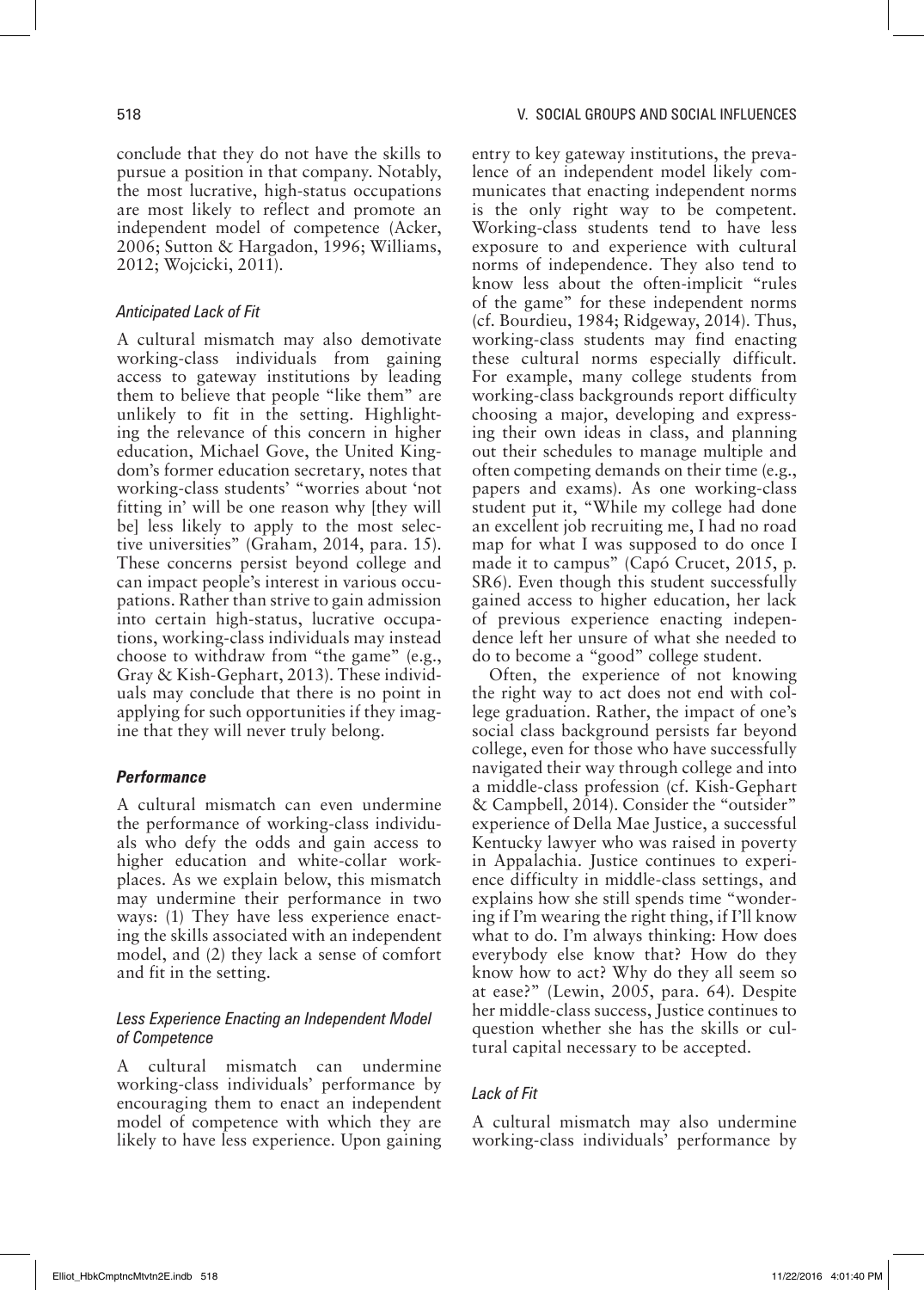reducing their comfort and sense of fit with the setting. In the context of higher education, students who feel that their ways of being competent are not valued by their college or university are likely to experience less fit and question whether they can be successful there (e.g., Johnson, Richeson, & Finkel, 2011; Ostrove & Long, 2007). These feelings of discomfort can prevent students from performing up to their potential. Stephens and colleagues (2012) illustrated this process in a laboratory experiment in which we exposed working-class students to a welcome letter that framed their university's expectations in terms of either independence (cultural mismatch) or interdependence (cultural match), and examined the consequences for students' experience and performance (Stephens, Fryberg, Markus, Johnson, & Covarrubias, 2012; Stephens, Townsend, Markus, & Phillips, 2012). Stephens and colleagues found that the independent framing decreased working-class students' academic comfort, as indexed by self-reported difficulty of the task, compared with the interdependent framing. Furthermore, their lower levels of comfort hindered their performance on academic tasks (e.g., anagrams). Moreover, in a longitudinal study in which they followed students throughout their 4 years in college, the authors found that the experience of cultural mismatch reduced working-class students' sense of fit not only at the beginning of college but also throughout college until graduation (Phillips, Stephens, Townsend, & Goudeau 2016). Their reduced fit, in turn, predicted lower grades at the end of college. Together, these studies suggest that one way a cultural mismatch can undermine working-class students' performance is by undermining their sense of fit.

This lack of fit often persists after graduation and can undermine employees' performance as they transition into the workplace. For example, Andrea Todd, a former magazine writer from a working-class background, explains, "I finally just dropped out. . . . It was too many years of *not belonging.* I never made a real, true friend, someone to count on. I was from a different class and they never wanted to know the real me" (cited in Lubrano, 2004, p. 155, emphasis added). Even though Todd was able to gain

access to a middle-class job, over time, her lack of belonging likely hindered her ability to perform up to her potential and led her to leave.

## *Evaluation*

Finally, even if individuals from workingclass backgrounds gain access and perform well on the job, the evaluation process may further disadvantage them. Middle-class evaluators' reliance on an independent model of competence may make it difficult to recognize the skills and potential contributions of working-class individuals, whom they may evaluate as incompetent (cf. Fiske, Cuddy, Glick, & Xu, 2002). As we describe below, this may occur even when workingclass individuals perform as well as their middle-class counterparts on objective measures of performance.

When evaluating the competence and achievements of working-class individuals, an independent model of competence is likely to shape the views of middle-class observers. Accordingly, when middle-class individuals observe people enacting an independent model of competence (e.g., taking charge), they are likely to value these behaviors. In contrast, they are likely to devalue behaviors that instead reflect an interdependent model of competence (e.g., being socially responsive; cf. Ridgeway & Fisk, 2012; Stephens, Hamedani, Markus, Bergsieker, & Eloul, 2009). For example, colleges and universities recognize students for independent research projects and studying abroad but "don't recognize, in the same way, if you work at the neighborhood 7-Eleven to support your family," notes Anthony Marx, former president of Amherst College (Leonhardt, 2011, p. B1). Similarly, employees in professional work contexts such as law or banking who enact interdependence (e.g., mentor their colleagues or act as team players) may not have their contributions and skills recognized.

Evaluators' failure to recognize the interdependent competencies common among many working-class individuals may further bias their overall assessment of these individuals' abilities and their future potential. For example, even when working-class students perform as well as their middle-class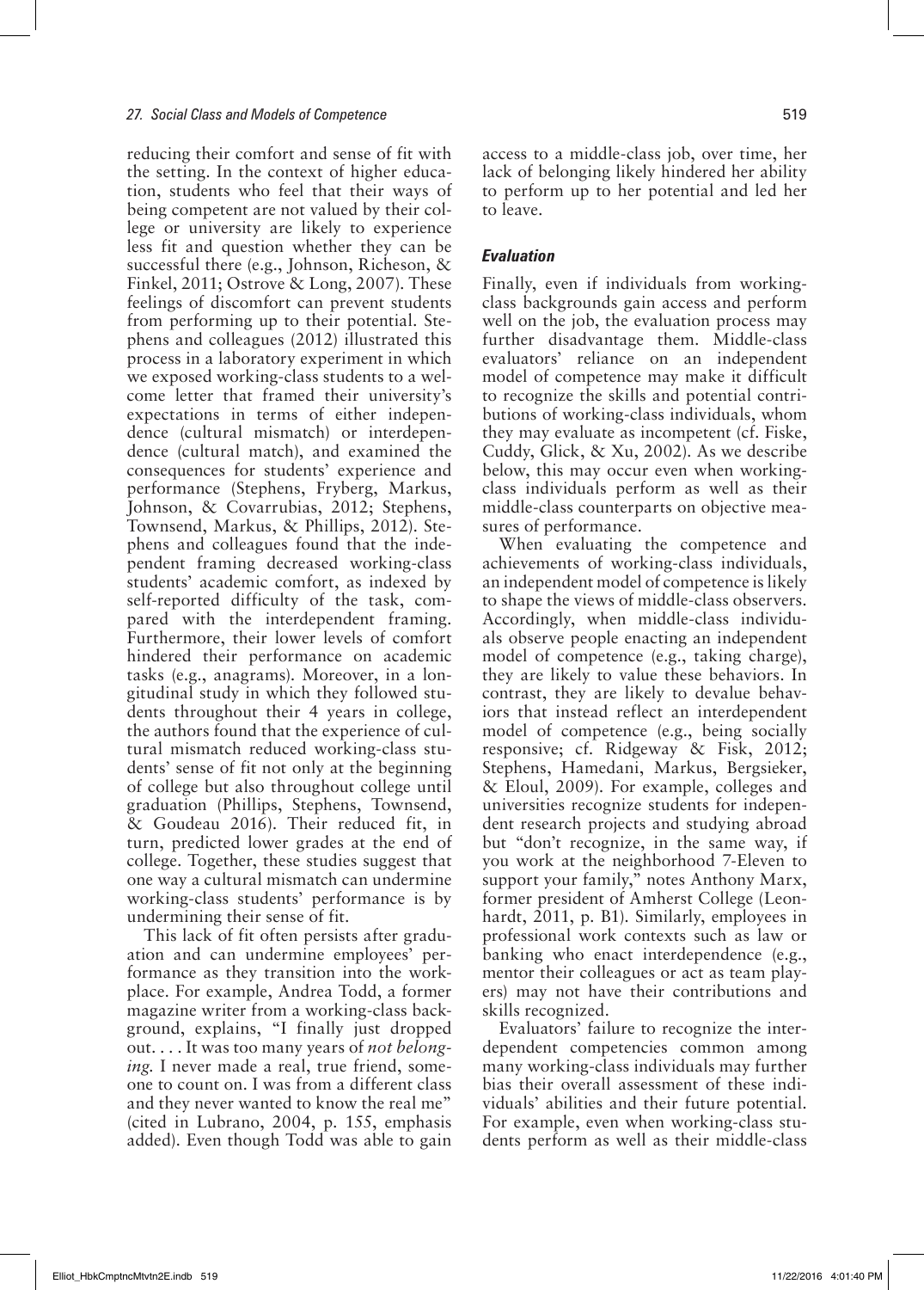counterparts on standard performance measures (e.g., exams), they may still be evaluated as less competent overall (e.g., on their final grade in a class; cf. Darley & Gross, 1983). Likewise, working-class employees who enact interdependence may appear less qualified for a promotion or future opportunities compared with equally qualified employees who primarily enact independence (Stephens, Markus, et al., 2014; see also Lamont, Beljean, & Clair, 2014). Consistent with this suggestion, Rudman and Glick (1999) found that hypothetical job applicants who endorsed an interdependent orientation (e.g., helping others as a source of accomplishment) were evaluated more poorly and were seen as less hirable than those who endorsed an independent orientation (e.g., wanting to be in charge and to make decisions).

In summary, cultural mismatch effects are likely to disadvantage working-class individuals in three important domains—access, performance, and evaluation—that fuel and perpetuate a cycle of social class inequality.

# **IMPLICATIONS FOR INTERVENTIONS AIMED AT REDUCING SOCIAL CLASS INEQUALITY IN GATEWAY INSTITUTIONS**

To overcome this cycle of inequality that disadvantages working-class individuals, interventions should focus on reducing the mismatch between the independent model of competence that is normative in gateway institutions and the interdependent model of competence that tends to guide the behavior of working-class individuals. The divergence in cultural norms at individual and institutional levels produces this mismatch; therefore, we propose interventions at each of the following levels: (1) individual-level interventions aimed at developing an independent model of competence, and (2) institutionallevel interventions aimed at helping institutions to create a more inclusive culture of competence. These individual and institutional interventions should reduce cultural mismatch, thereby increasing working-class individuals' sense of fit in gateway institutions and also empowering them with the skills that they need to be successful (cf. Stephens, Brannon, Markus, & Nelson, 2015).

#### 520 V. SOCIAL GROUPS AND SOCIAL INFLUENCES

While we focus here on the importance of increasing fit and providing individuals with skills to better navigate gateway institutions, these psychological changes will undoubtedly have a variety of other downstream consequences for working-class individuals' opportunity to succeed. For example, just as these interventions will encourage working-class individuals to recognize their own potential contribution, so too will they enable evaluators to recognize competence in working-class individuals.

To the best of our knowledge, there are no interventions that perfectly address the cultural mismatch in models of competence that individuals experience in gateway institutions. However, several existing interventions provide useful frameworks for the development of such interventions. We first describe examples of effective interventions at the individual and institutional levels. We then draw on the insights offered by these interventions in proposing specific intervention strategies that could be harnessed to address the mismatch in models of competence and thereby reduce social class inequality.

# *Individual‑Level Interventions*

Because working-class individuals are less familiar with and have less experience enacting an independent model of competence, targeted interventions could help workingclass individuals become bicultural—that is, teach them to enact an independent model in situations that demand it (LaFromboise, Coleman, & Gerton, 1993). Such efforts can equip students and employees with the skills they need to be successful in gateway institutions. At the same time, knowing the right skills and how to enact them will foster a greater sense of belonging in gateway institutions. Strategies to develop an independent model might include raising awareness about how social class shapes models of competence, and helping working-class individuals develop an independent model of competence (e.g., by giving them opportunities to practice these behaviors). *Difference-education* is one approach that could be adapted for these purposes (Stephens, Hamedani, & Destin, 2014; Stephens, Townsend, Hamedani, Destin, & Manzo, 2015).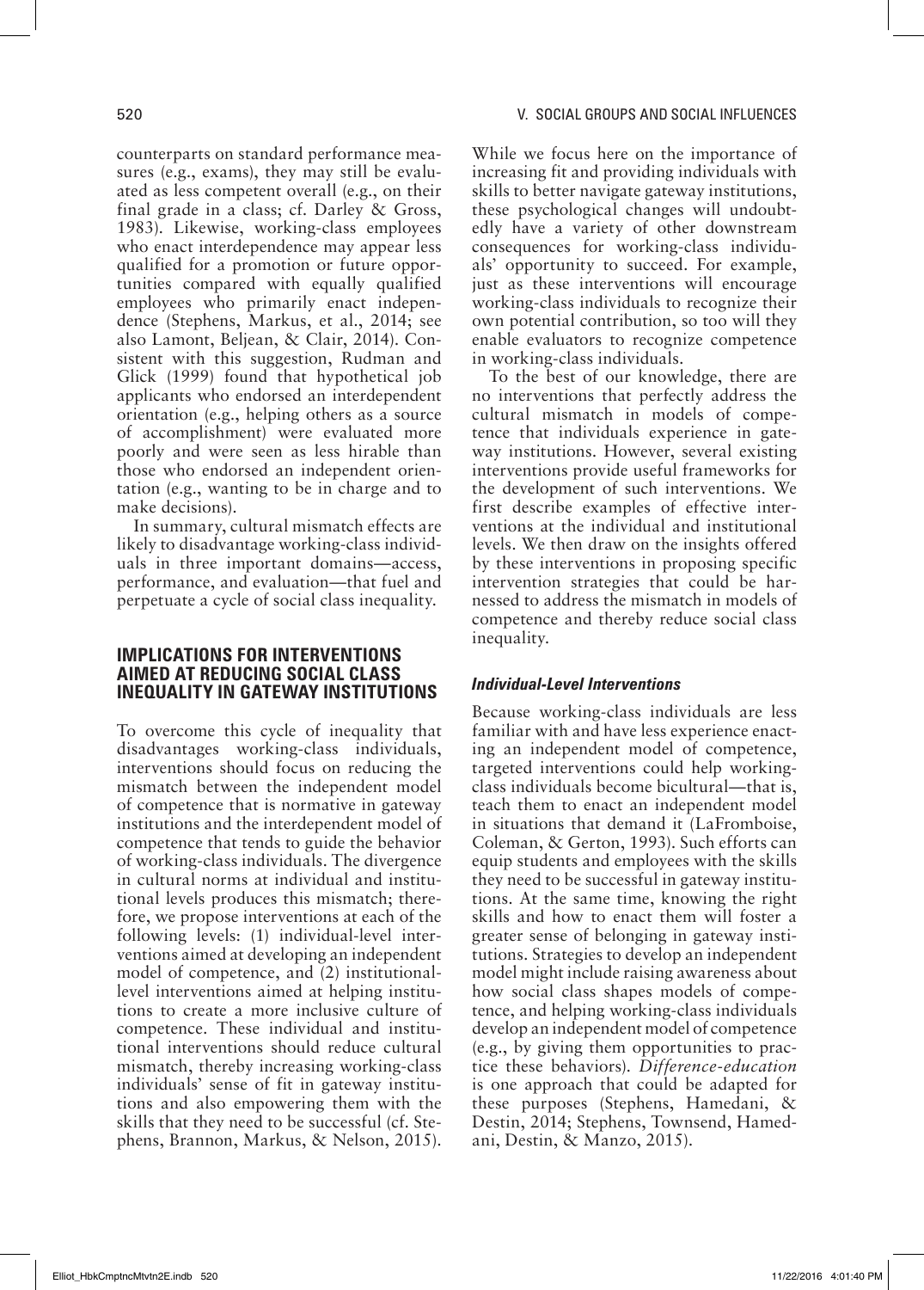#### *Example: The Difference‑Education Approach*

In an intervention conducted during the college transition, incoming working-class and middle-class students attended a 1-hour student panel in which junior and senior students discussed the ways in which their social class backgrounds impacted their college experience. Specifically, they described the obstacles they encountered, as well as the strengths and strategies they leveraged to be successful during their time in college (see Stephens, Markus, et al., 2014). Afterward, intervention participants completed a brief video testimonial that gave them the opportunity to process what they had learned at the panel. At the end of their first year, working-class students who attended this panel reported a greater sense of fit with their university. They also enacted more of the independent behaviors (e.g., took charge of their experience by taking advantage of college resources) that were required to reach their academic potential. As a result of these behavioral changes, they earned significantly better grades than workingclass students who did not attend the panel, which effectively eliminated the social class achievement gap between students. By highlighting how social class background mattered for the college experience, the intervention increased working-class students' awareness of the university's expectations of them and helped them begin to develop the skills and strategies they needed to be most effective in middle-class university settings.

#### *Raising Awareness*

As revealed in the difference-education intervention approach, one viable strategy to develop an independent model of competence among working-class individuals is to focus on raising awareness. To address the mismatch in models of competence, working-class individuals entering gateway institutions could be made aware of how social class influences models of competence; that is, they could benefit from learning that there is more than one effective model of competence, and that different social class contexts afford different models. Because the independent model is often taken for granted, working-class individuals may not

understand what assumptions the model includes. To make these "rules of the game" visible, individuals should talk openly about expectations and requirements for success in schools and workplaces. Efforts to raise awareness of this independent model of competence will help working-class individuals understand that their interdependent model is not a sign of deficiency and is normal for those who come from a workingclass background. This understanding should help them experience a greater sense of fit in their schools and workplaces, and also recognize the additional skills that they need to develop to succeed in middle-class settings.

Formal and informal channels could be utilized to increase awareness. For example, college advisors could be trained to better understand the shared needs of workingclass students and to provide them with the structured mentoring they need to become more familiar with the "rules of the game." Advisors could also be trained to share insights about behaviors that are expected and associated with achievement and future opportunities. Alternatively, students could become more aware of the rules from their peers. Upon entering college, working-class students could be paired up with liaisons or buddies who have been trained to give students the inside story on what college is about and how to be successful there. These liaisons could have either workingclass or middle-class backgrounds. Stanford University's First-Generation Low Income Partnership (FLIP) program, for example, pairs current FLIP members with incoming students. The more advanced students mentor the incoming students, answering questions and providing information. Similarly, in workplaces, onboarding practices could be tailored to help people from workingclass backgrounds better understand what is expected of them. For example, at Clear Channel Communications, new hires are paired with a "peer coach," who is available to answer questions before their official start date. These peer coaches could be trained to help new hires from working-class backgrounds understand the environment and culture of the company, and what types of behaviors are rewarded and viewed as competent.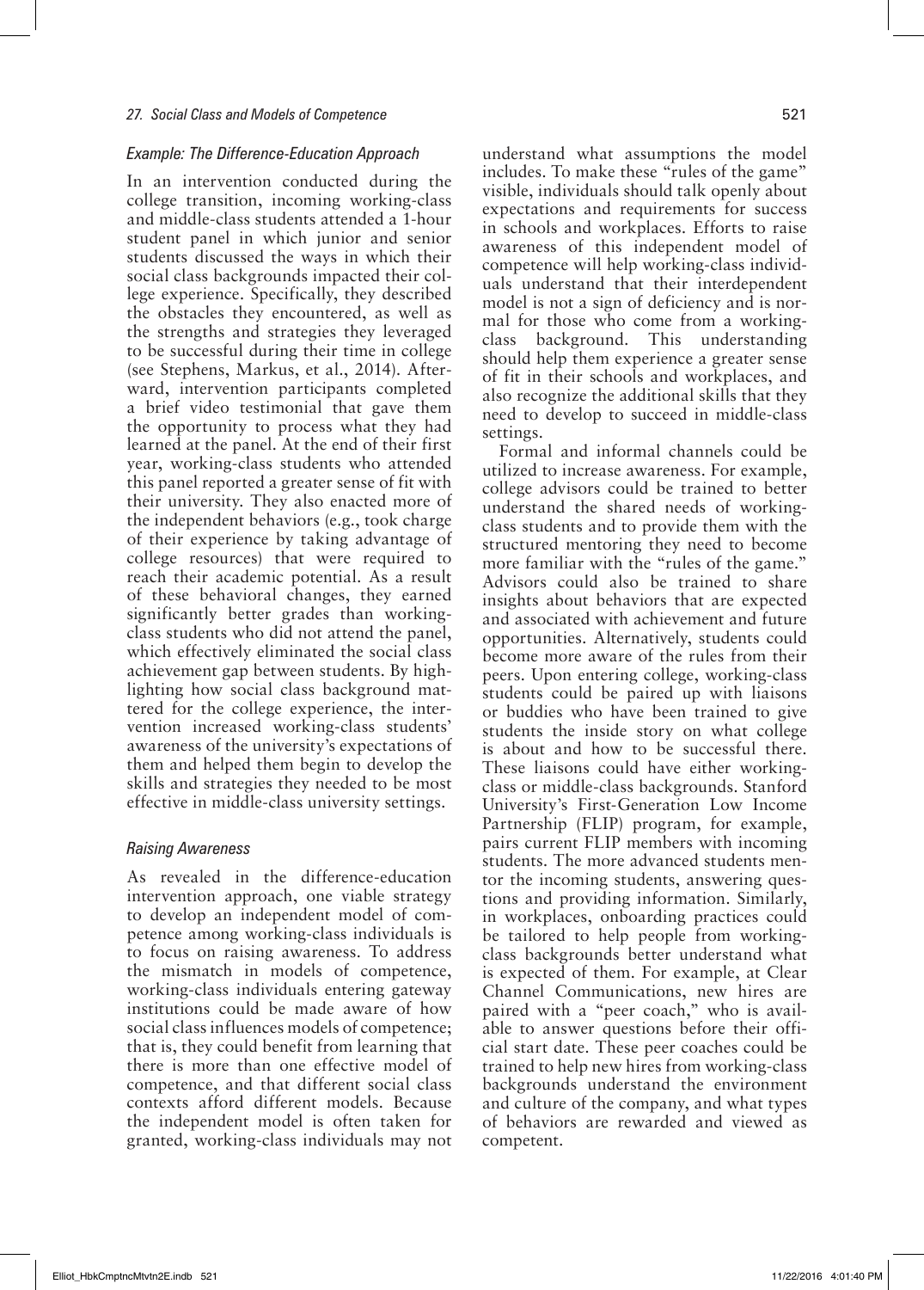#### *Enacting an Independent Model of Competence*

As the difference-education approach illustrates, a viable strategy to promote an independent model of competence is to help working-class individuals enact the strategies they need to be effective in middle-class settings. Just as the difference-education intervention provided students with strategies that helped them succeed at their university, future interventions should go one step further: They could give working-class individuals a chance to practice the skills associated with an independent model of competence. Doing so will not only equip working-class students and employees with these skills but also help them to become more comfortable with the independent model.

Workplaces and schools could offer workshops or training sessions, in which working-class individuals can enact the independent model and obtain feedback on their performance. An example of this can be seen in One Goal, a college preparatory program that employs role-playing exercises that allow students to practice strategies that will help them be more effective in college. Such an experience could teach students how to express an opinion in class, talk to professors about possible research opportunities, and seek help from a teaching assistant. Similarly, training programs in the workplace could offer employees practice enacting independent behaviors and give them feedback on their efforts. For example, in their investigation of assertiveness training, Smith-Jentsch, Salas, and Baker (1996) found that both practice and feedback were critical for enhancing assertive behavior. Thus, rather than simply giving workingclass individuals written materials or lectures on desired behaviors, interventions should provide them with the opportunity actually to engage in and receive feedback on the independent behaviors they must enact to be perceived as competent.

#### *Institutional‑Level Interventions*

Because gateway institutions contribute to the mismatch by promoting the independent model of competence as the norm, interventions targeted at an institutional level could

#### 522 V. SOCIAL GROUPS AND SOCIAL INFLUENCES

also create a more inclusive culture of competence. Doing so will increase workingclass individuals' sense of fit and inclusion in gateway institutions. At the same time, this more inclusive culture may lead middleclass evaluators to recognize the interdependent behaviors enacted by working-class individuals as a form of competence. This recognition of interdependent skills such as working together and adjusting to others, in turn, could benefit institutions by fostering group as well as individual performance (Hambrick, 1995). Organizations can create a more inclusive culture by broadening their understandings of competence to include the interdependent model and incentivizing interdependent behaviors. One institutionallevel intervention that could be tailored to accomplish this goal is the *relational design* approach (Grant et al., 2007).

#### *Example: The Relational Design Approach*

In this intervention, a university call center sought to improve employee persistence and job performance by changing the cultural norms for how organizations motivate employees. While call centers typically motivate their employees using an individual-focused perspective (e.g., setting individual goals to maximize donations), in this intervention the call center gave employees a relational, prosocial reason for their work. Specifically, they offered employees the opportunity to interact in person with a student beneficiary of their fund-raising calling efforts. Employees were called into a break room for a 10-minute session and asked to read a letter from a student beneficiary about how receiving the scholarship had made a difference in his or her life. Then the student beneficiary was invited into the room to answer callers' questions about the student's background and future plans. Before being excused, supervisors remarked to the callers: "Remember this when you're on the phone—this is someone you're supporting." One month later, callers in the intervention condition spent significantly more time on the phone and raised more money than individuals who did not interact with a beneficiary in person. By focusing on relational motives (e.g., working together) rather than on purely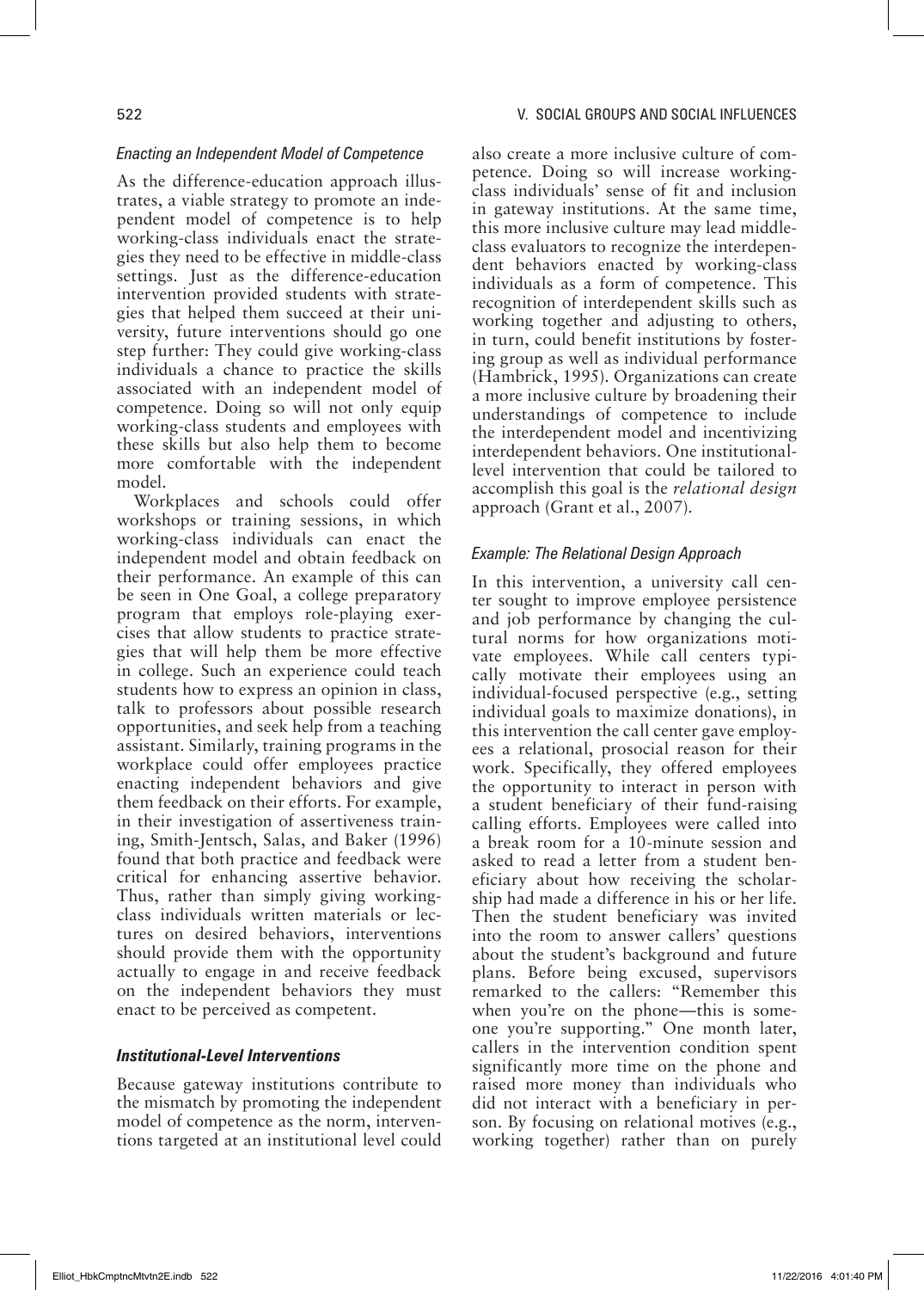individual goals (e.g., outperforming one another), the intervention conveyed that the interdependent model of competence would be respected and included in the workplace. This approach could be similarly employed in more elite professions such as law, consulting, or investment banking. For example, lawyers or investment bankers could be reminded of the benefits to their clients. And, even if employees are not helping individuals directly, they might be reminded of the ways in which their efforts would benefit their communities or society more broadly, perhaps via incentive structures such as prosocial bonuses, in which organizations award money to others rather than to the employees themselves (Anik, Aknin, Norton, Dunn, & Quoidbach, 2013).

#### *Change Incentive Structure*

As revealed in the relational design intervention, one strategy to create a more inclusive organizational culture is to change the incentives that are used to motivate students or employees. Traditional incentive approaches, which provide rewards at an individual level (e.g., a bonus for individual performance), could be altered to encourage and reward interdependent behaviors (e.g., working together, helping others) that are often productive in schools and workplaces.

As shown in the Amazon and Microsoft examples, individual-level incentives tend to promote individual-focused behaviors and encourage people to focus exclusively on their own interests.

However, alternative incentives could communicate the importance of behaviors linked to an interdependent model of competence. For example, in the restaurant industry, there are two prevalent models of tip distribution among waitstaff: (1) the typical individual approach, in which each individual keeps all the tips that she earns each shift, or (2) a team-based approach, in which all tips earned by all staff on a given night are pooled and distributed evenly among all workers. The fact that outcomes are jointly determined in the team-based approach encourages waitstaff to work together and to rely on and support one another in the shared goal of improving customers' experience and satisfaction. Similarly, research

on top management teams (TMTs) showcases how interdependence can benefit both employees and organizations (Hambrick, 1995). One CEO decided to make the incentive compensation of all team members uniform, explaining, "The performance of every one of these executives depends heavily on the others. If I want them to work collaboratively, as a team, it creates severe problems to try to reward them differentially" (p. 123). Three years after this change, the team members exhibited great success in their collaborative efforts and in the marketplace more generally. Incentivizing employees at a team level signals that the interdependent model of competence is valued, and can thereby increase working-class individuals' sense of fit in the workplace.

#### *Changing Evaluation Standards to Include Interdependence*

The relational design approach illustrates another strategy to create a more inclusive organizational culture: Change the evaluation process so that the criteria are more inclusive of interdependence. Interviewers in many U.S. organizations, for instance, do not have clear standards for evaluating abstract qualities such as motivation or ability. Instead, they often draw heavily from their own personal experiences to determine who is likely to be the "best" hire (Rivera, 2012). The largely middle-class evaluators of gateway institutions naturally draw from an independent model of what it means to be competent to make these judgments. Thus, including more specific and interdependent indicators of competence can counteract the inclination to rely exclusively on the independent model.

Interviewers could implement this practice when deciding whom to admit or hire, and when evaluating students and employees. Instead of asking vague questions (e.g., "How competent is this individual?"), evaluators could consider specific behaviors that reflect not only independent but also interdependent ways of being competent. For example, in addition to asking, "How effective is this individual at taking charge of projects?" evaluators could ask, "How skilled is this individual at collaborating with others?" or "How effective is this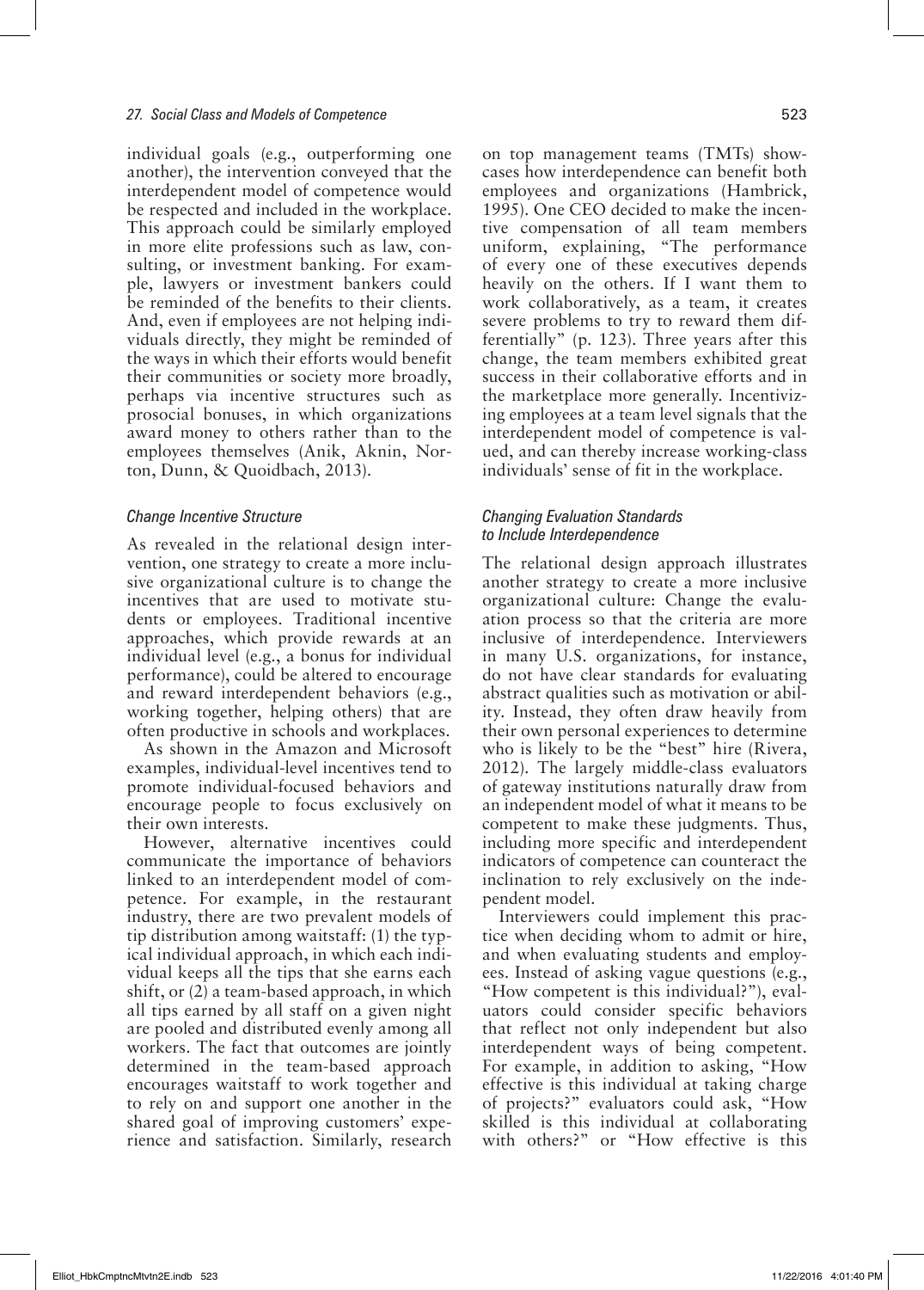employee at supporting other employees?" Indeed, research suggests that instituting more formal policies (e.g., creating standardized, specific criteria for evaluation) can reduce bias in important decisions in the context of organizations' hiring (Reskin & McBrier, 2000) and compensation (Elvira & Graham, 2002). By evaluating individuals in a way that acknowledges the value of interdependence, this strategy should communicate to students and employees from working-class backgrounds that they are likely to fit and perform well in these gateway settings. Additionally, these changes will likely enable middle-class evaluators to recognize more fully the talents and range of skills of their future students or employees from both working- and middle-class backgrounds.

In summary, interventions that help working-class individuals develop an independent model of competence and create more inclusive cultures should increase their comfort and fit in these institutions, and equip them with the skills necessary to better navigate these settings.

# **SUMMARY AND CONCLUSION**

The American Dream stresses that any individual who wants to work hard in pursuit of a better life can succeed by effectively navigating school and the workplace. Yet, as we have documented throughout this chapter, these gateway institutions have "become a powerful force for reinforcing advantage and passing it on through generations" (Pérez-Peña, 2014, p. A1). These institutions produce intergenerational inequality by relying primarily on an independent model of competence, while excluding the interdependent model of competence more common among the working class. As described earlier, this cultural mismatch in models of competence can disadvantage working-class Americans and perpetuate inequality in three key ways that reinforce one other. First, a mismatch can reduce working-class individuals' motivation to gain access to these settings. Second, among the working-class individuals who defy the odds and gain access to higher education or professional workplaces, a cultural mismatch can hinder their ability to perform up to their potential in these settings. Third, a cultural mismatch can make it more difficult for evaluators (e.g., admissions officers, human resource professionals) to recognize the interdependent competencies of working-class individuals (e.g., their ability to work together).

Changes in mainstream society's definitions and evaluations of competence will not happen overnight, but both individuals and institutions can take concrete steps to reduce the cultural mismatch in models of competence that fuels inequality. Future interventions should aim to help workingclass individuals understand and enact the independent model of competence that institutions frequently take for granted. At the same time, interventions can expand institutional definitions of competence to include interdependence, thereby creating a more comfortable and welcoming environment in which working-class individuals will be more likely to thrive. By changing the ways in which institutions define and evaluate competence (e.g., by including the interdependent model), perhaps mainstream American society will consider the possibility that there is more than one way to be a competent student or employee, and that both independent and interdependent approaches carry advantages in all contexts. Guided by this insight, perhaps Bronson and her working-class colleagues will no longer experience shame for being seen as incompetent in the eyes of others, and instead begin to feel valued for their contribution—both in working-class settings and beyond.

# **NOTE**

1. To incorporate diverse interdisciplinary literatures that define social class differently, we use the term *working-class* to refer to individuals in contexts on the bottom half of the social class divide, including people who have attained less than a 4-year college degree or who have relatively low incomes or lower-status occupations. *Middle-class* refers to individuals in contexts on the top half of the social class divide, including people who have attained at least a 4-year college degree or who have relatively high incomes or higherstatus occupations.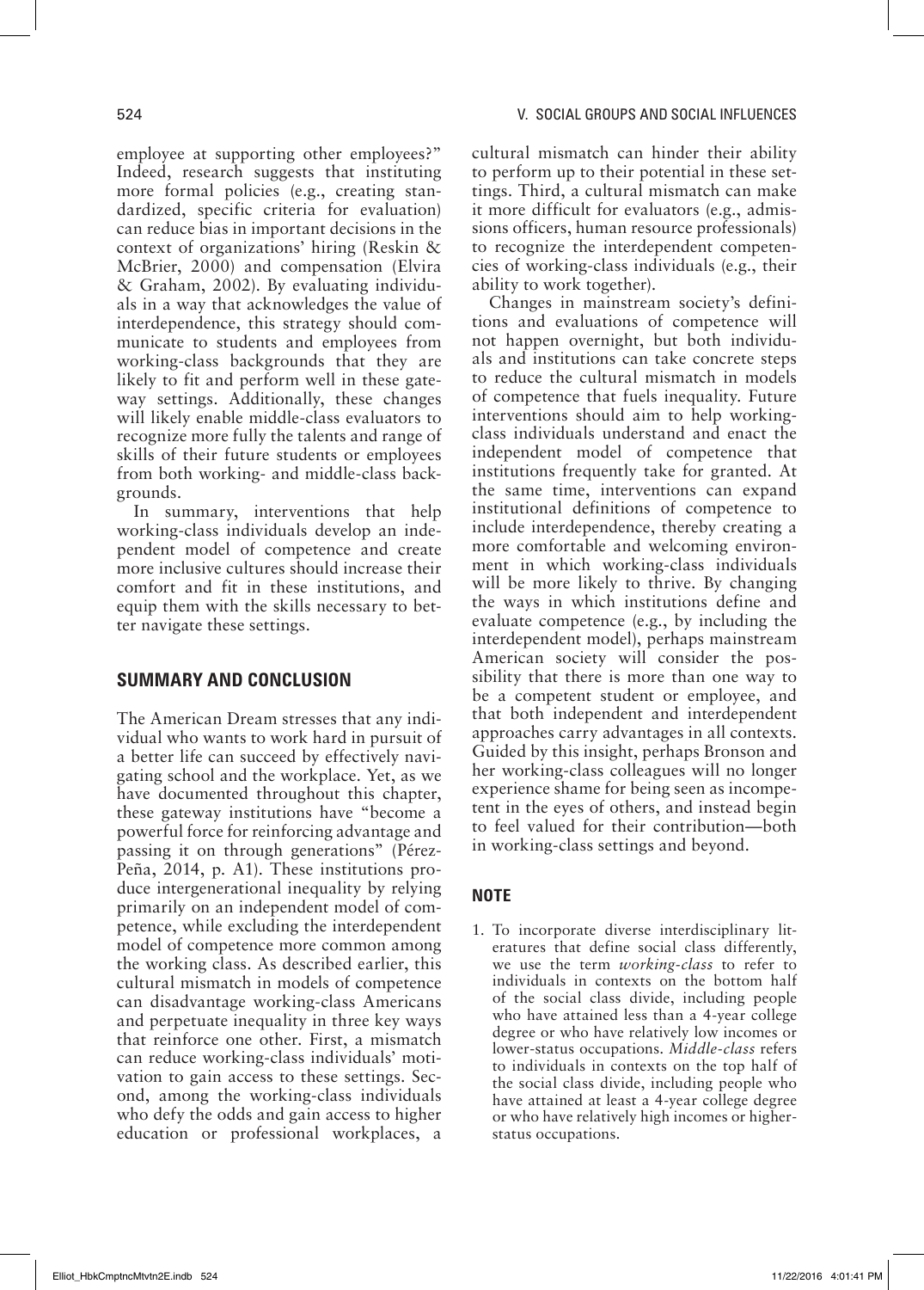#### **REFERENCES**

- Acker, J. (2006). Inequality regimes: Gender, class, and race in organizations. *Gender and Society, 20*(4), 441–464.
- Adams, G., Anderson, S. L., & Adonu, J. K. (2004). The cultural grounding of closeness and intimacy. In D. J. Mashek & A. Aron (Eds.), *Handbook of closeness and intimacy* (pp. 321–339). Mahwah, NJ: Erlbaum.
- Adams, G., Biernat, M., Branscombe, N. R., Crandall, C. S., & Wrightsman, L. S. (Eds.). (2008). *Commemorating Brown: The social psychology of racism and discrimination*. Washington, DC: American Psychological Association.
- Anderson, C., Brion, S., Moore, D. A., & Kennedy, J. A. (2012). A status-enhancement account of overconfidence. *Journal of Personality and Social Psychology, 103*(4), 718–735.
- Anderson, C., John, O. P., Keltner, D., & Kring, A. M. (2001). Who attains social status?: Effects of personality and physical attractiveness in social groups. *Journal of Personality and Social Psychology, 81*(1), 116–132.
- Anderson, C., & Kilduff, G. J. (2009). Why do dominant personalities attain influence in face-to-face groups?: The competencesignaling effects of trait dominance. *Journal of Personality and Social Psychology, 96*(2), 491–503.
- Anik, L., Aknin, L. B., Norton, M. I., Dunn, E. W., & Quoidbach, J. (2013). Prosocial bonuses increase employee satisfaction and team performance. *PLoS ONE, 8*(9), e75509.
- Argyle, M. (1994). *The psychology of social class.* London: Routledge.
- Bacon, N., & Storey, J. (1996). Individualism and collectivism and the changing role of trade unions. In P. Ackers, C. Smith, & P. Smith (Eds.), *The new workplace and trade unionism* (pp. 41–76). London: Routledge.
- Bellah, R. N., Madsen, R., Sullivan, W. M., Swidler, A., & Tipton, S. M. (1985). *Habits of the heart: Individualism and commitment in American life.* Berkeley: University of California Press.
- Berg, J. M., Wrzesniewski, A., & Dutton, J. E. (2010). Perceiving and responding to challenges in job crafting at different ranks: When proactivity requires adaptivity. *Journal of Organizational Behavior, 31*(2–3), 158– 186.
- Bourdieu, P. (1984). *Distinction: A social critique of the judgement of taste.* Cambridge, MA: Harvard University Press.
- Bowles, S., & Gintis, H. (1976). *Schooling in capitalist America* (Vol. 57). New York: Basic Books.
- Bronson, B. (2014, December 19). Your waitress, your professor. Retrieved from *www.nytimes. com/2014/12/19/opinion/your-waitressyour-professor.html.*
- Bronson, B. (2015, October 1). Do we value lowskilled work? Retrieved from *www.nytimes. com/2015/10/01/opinion/do-we-value-lowskilled-work.html.*
- Capó Crucet, J. (2015, August 23). Taking my parents to college. Retrieved from *www. nytimes.com/2015/08/23/opinion/sunday/ taking-my-parents-to-college.html.*
- Chen, E., & Matthews, K. A. (2001). Cognitive appraisal biases: An approach to understanding the relation between socioeconomic status and cardiovascular reactivity in children. *Annals of Behavioral Medicine, 23*(2), 101–111.
- Cooke, R. A., & Rousseau, D. M. (1988). Behavioral norms and expectations: A quantitative approach to the assessment of organizational culture. *Group and Organization Studies, 13*(3), 245–273.
- Cross, S. E., & Madson, L. (1997). Models of the self: Self-construals and gender. *Psychological Bulletin, 122*(1), 5–37.
- Darley, J. M., & Gross, P. H. (1983). A hypothesis-confirming bias in labeling effects. *Journal of Personality and Social Psychology, 44*(1), 20–33.
- Day, J. C., & Newburger, E. C. (2002). The big payoff: Educational attainment and synthetic estimates of work-life earnings. Retrieved from *www.census.gov/prod/2002pubs/p23– 210.pdf.*
- Duhigg, C. (2016). *Smarter faster better: The secrets of being productive in life and business*. New York: Random House.
- Eichenwald, K. (2012, August). Microsoft's lost decade. Retrieved from *www.vanityfair.com/ news/business/2012/08/microsoft-lost-mojosteve-ballmer.*
- Elliot, A. J., & Dweck, C. S. (2005). Competence and motivation: Competence as the core of achievement motivation. In A. J. Elliot & C. S. Dweck (Eds.), *Handbook of competence and motivation* (pp. 3–12). New York: Guilford Press.
- Elvira, M. M., & Graham, M. E. (2002). Not just a formality: Pay system formalization and sex-related earnings effects. *Organization Science, 13*(6), 601–617.
- Evans, C. R., & Dion, K. L. (1991). Group cohesion and performance: A meta-analysis. *Small Group Research, 22*(2), 175–186.
- Fiske, S. T., Cuddy, A. J., Glick, P., & Xu, J. (2002). A model of (often mixed) stereotype content: Competence and warmth respectively follow from perceived status and competition.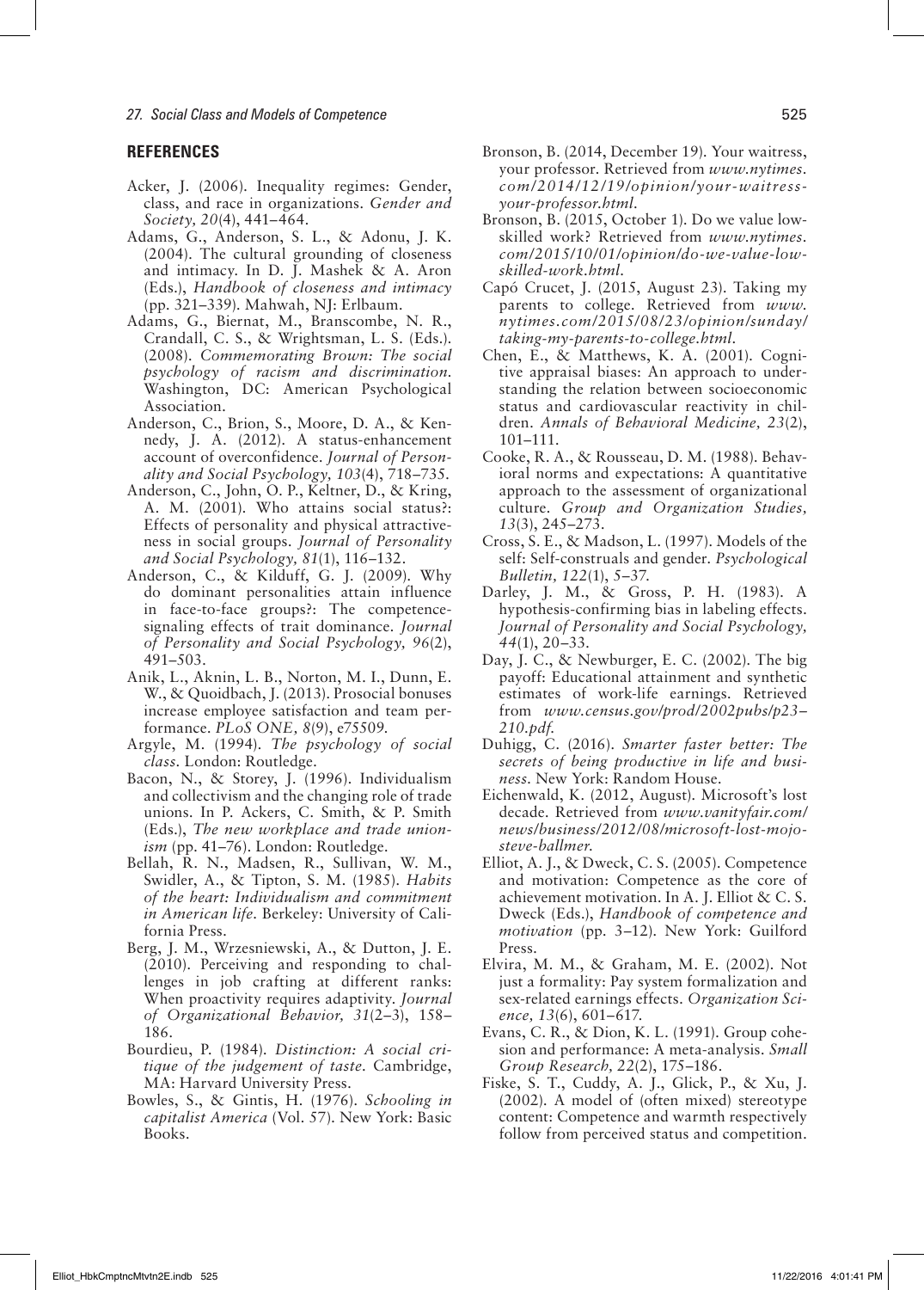*Journal of Personality and Social Psychology, 82*(6), 878–902.

- Fiske, S. T., & Markus, H. R. (2012). A wide angle lens on the psychology of social class. In S. T. Fiske & H. R. Markus (Eds.), *Facing social class: Social psychology of social class* (pp. 1–11)*.* New York: Russell Sage Foundation.
- Friedlander, F. (1965). Comparative work value systems. *Personnel Psychology, 18*(1), 1–20.
- Fryberg, S. A., & Markus, H. R. (2007). Cultural models of education in American Indian, Asian American and European American contexts. *Social Psychology of Education, 10*(2), 213–246.
- Graham, G. (2014, March 3). Working class children must learn to be middle class to get on in life, government advisor says. Retrieved from *www.telegraph.co.uk/education/10671048/ working-class-children-must-learn-to-bemiddle-class-to-get-on-in-life-governmentadvisor-says.html.*
- Grant, A. M., Campbell, E. M., Chen, G., Cottone, K., Lapedis, D., & Lee, K. (2007). Impact and the art of motivation maintenance: The effects of contact with beneficiaries on persistence behavior. *Organizational Behavior and Human Decision Processes, 103*(1), 53–67.
- Gray, B., & Kish-Gephart, J. J. (2013). Encountering social class differences at work: How "class work" perpetuates inequality. *Academy of Management Review, 38*(4), 670–699.
- Guzzo, R. A., & Dickson, M. W. (1996). Teams in organizations: Recent research on performance and effectiveness. *Annual Review of Psychology, 47,* 307–338.
- Hackman, J. R., & Katz, N. (2010). Group behavior and performance. In S. T. Fiske, D. T. Gilbert, & G. Lindzey (Eds.), *Handbook of social psychology* (pp. 1208–1251). Hoboken, NJ: Wiley.
- Hambrick, D. C. (1995). Fragmentation and the other problems CEOs have with their top management teams. *California Management Review, 37*(3), 110–127.
- Hilk, C. L. (2013). Effects of cooperative, competitive, and individualistic learning structures on college student achievement and peer relationships: A series of meta-analyses. Unpublished doctoral dissertation. Retrieved from *http://conservancy.umn.edu/handle/11299//155783.*
- Hyman, R. (1994). Anomaly or artifact?: Comments on Bem and Honorton. *Psychological Bulletin, 115*(1), 19–24.
- Iyengar, S. (2010). *The art of choosing.* New York: Twelve.
- Johnson, S. E., Richeson, J. A., & Finkel, E. J.

(2011). Middle class and marginal?: Socioeconomic status, stigma, and self-regulation at an elite university. *Journal of Personality and Social Psychology, 100*(5), 838–852.

- Kantor, J., & Streitfeld, D. (2015, August 15). Inside Amazon: Wrestling big ideas in a bruising workplace. Retrieved from *www.nytimes. com/2015/08/16/technology/inside-amazonwrestling-big-ideas-in-a-bruising-workplace. html?\_r=0.*
- Kennedy, J. A., Anderson, C., & Moore, D. A. (2013). When overconfidence is revealed to others: Testing the status-enhancement theory of overconfidence. *Organizational Behavior and Human Decision Processes, 122*(2), 266–279.
- Kim, H. S. (2002). We talk, therefore we think?: A cultural analysis of the effect of talking on thinking. *Journal of Personality and Social Psychology, 83*(4), 828–842.
- Kish-Gephart, J. J., & Campbell, J. T. (2014). You don't forget your roots: The influence of CEO social class background on strategic risk taking. *Academy of Management Journal, 58*(6), 1614–1636.
- Kohn, M. L. (1969). *Class and conformity: A study in values.* Homewood, IL: Dorsey Press.
- Kusserow, A. S. (1999). De-homogenizing American individualism: Socializing hard and soft individualism in Manhattan and Queens. *Ethos, 27*(2), 210–234.
- Lachman, M. E., & Weaver, S. L. (1998). The sense of control as a moderator of social class differences in health and well-being. *Journal of Personality and Social Psychology, 74*(3), 763–773*.*
- LaFromboise, T., Coleman, H. L. K., & Gerton, J. (1993). Psychological impact of biculturalism: Evidence and theory. *Psychological Bulletin, 114*(3), 395–412.
- Lamont, M. (2000). *The dignity of working men: Morality and the boundaries of race, class, and immigration*. New York: Russell Sage Foundation.
- Lamont, M., Beljean, S., & Clair, M. (2014). What is missing?: Cultural processes and causal pathways to inequality. *Socio-Economic Review, 12*(3), 573–608.
- Lareau, A. (2003). *Unequal childhoods: Class, race and family life.* Berkeley: University of California Press.
- Leonhardt, D. (2011, May 25). Top colleges, largely for the elite. Retrieved from *www.nytimes.com/2011/05/25/business/ economy/25leonhardt.html.*
- Lewin, T. (2005, May 19). Up from the holler: Living in two worlds, at home in neither. Retrieved from *www.nytimes.com/2005/05/19/us/class/ up-from-the-holler-living-in-two-worlds-athome-in-neither.html.*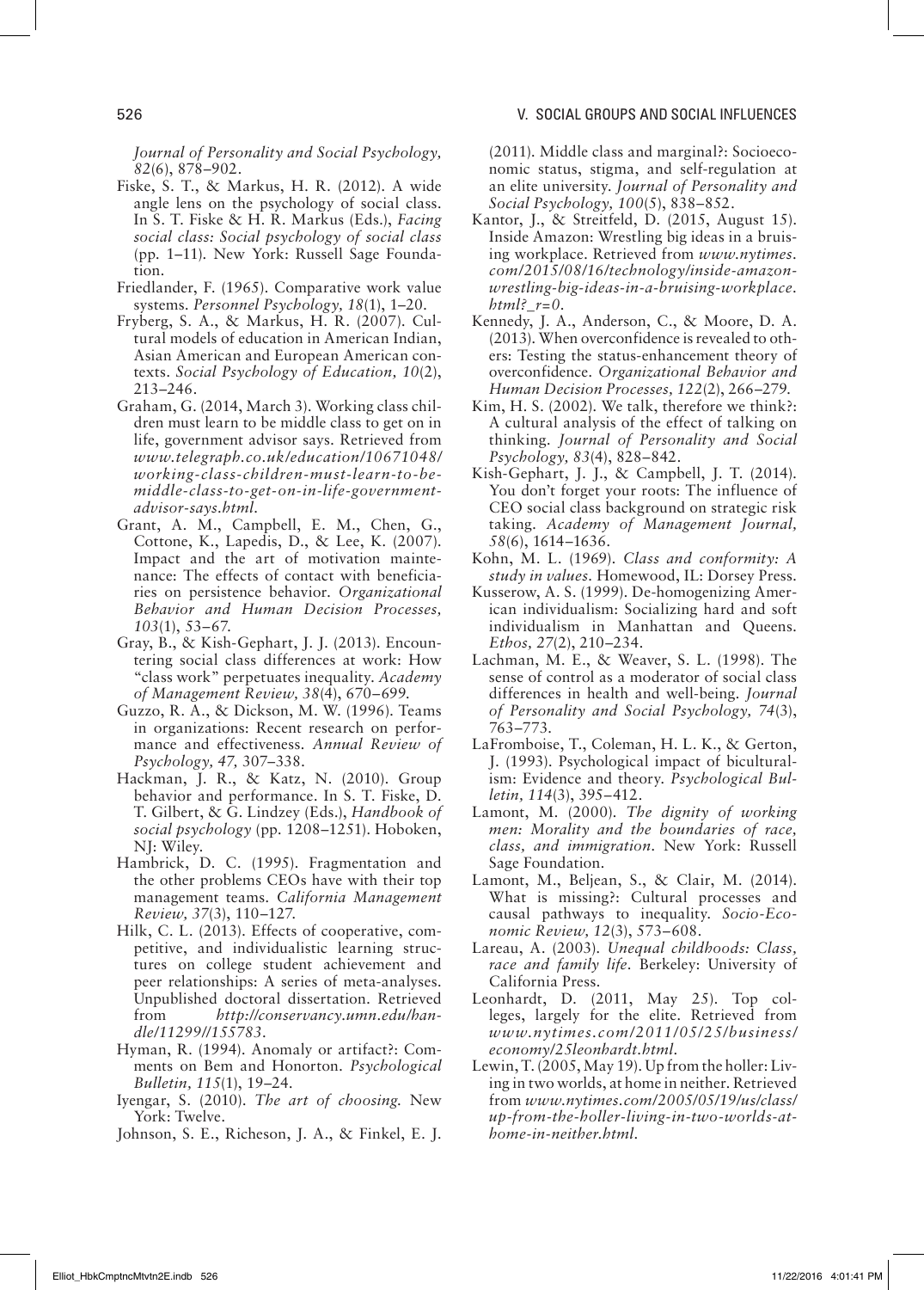- Lubrano, A. (2004). *Limbo: Blue collar roots, white collar dreams.* Hoboken, NJ: Wiley.
- Markus, H. R., & Conner, A. (2013). *Clash!: 8 cultural conflicts that make us who we are*. New York: Hudson Street Press.
- Markus, H. R., & Kitayama, S. (1991). Culture and the self: Implications for cognition, emotion, and motivation. *Psychological Review, 98*(2), 224–253.
- Markus, H. R., & Kitayama, S. (2003). Models of agency: Sociocultural diversity in the construction of action. In V. Murphy-Berman & J. J. Berman (Eds.), *Cross-cultural differences in perspectives on the self* (Vol. 49, pp. 1–57). Lincoln: University of Nebraska Press.
- Markus, H. R., & Kitayama, S. (2010). Cultures and selves: A cycle of mutual constitution. *Perspectives on Psychological Science, 5*(4), 420–430.
- Markus, H. R., Ryff, C. D., Curhan, K. B., & Palmersheim, K. A. (2004). In their own words: Well-being at midlife among high school-educated and college-educated adults. In O. G. Brim, C. D. Ryff, & R. C. Kessler (Eds.), *How healthy are we?: A national study of well-being at midlife* (pp. 273–319). Chicago: University of Chicago Press.
- Miller, P. J., Cho, G. E., & Bracey, J. R. (2005). Working-class children's experience through the prism of personal storytelling. *Human Development, 48*(3), 115–135.
- Oakes, J. (1982). Classroom social relationships: Exploring the Bowles and Gintis hypothesis. *Sociology of Education, 55*(4), 197–212.
- Ostrove, J. M., & Long, S. M. (2007). Social class and belonging: Implications for college adjustment. *Review of Higher Education, 30*(4), 363–389.
- Pattillo-McCoy, M. (1999). *Black picket fences: Privilege and peril among the black middle class.* Chicago: University of Chicago Press.
- Pérez-Peña, R. (2014, August 25). Generation later, poor are still rare at elite colleges. Retrieved from *www.nytimes.com/2014/08/26/education/despite-promises-little-progress-indrawing-poor-to-elite-colleges.html.*
- Phillips, L. T., Stephens, N. M., Townsend, S. S. M., & Goudeau, S. (2016). *Access is not enough: Cultural mismatch persists to limit first-generation students' opportunities for achievement throughout college*. Manuscript submitted for publication*.*
- Piff, P. K., Kraus, M. W., Côté, S., Cheng, B. H., & Keltner, D. (2010). Having less, giving more: The influence of social class on prosocial behavior. *Journal of Personality and Social Psychology, 99*(5), 771–784.
- Plaut, V. C., & Markus, H. R. (2005). The "inside" story: A cultural–historical analysis

of being smart and motivated, American style. In A. J. Elliot & C. S. Dweck (Eds.), *Handbook of competence and motivation* (pp. 457– 488). New York: Guilford Press.

- Reay, D., Davies, J., David, M., & Ball, S. J. (2001). Choices of degree or degrees of choice?: Class, "race," and the higher education choice process. *Sociology, 35*(4), 855–874.
- Reskin, B. F., & McBrier, D. B. (2000). Why not ascription?: Organizations' employment of male and female managers. *American Sociological Review, 65*(2), 210–233.
- Ridgeway, C. L. (2014). Why status matters for inequality. *American Sociological Review, 79*(1), 1–16.
- Ridgeway, C. L., & Fisk, S. R. (2012). Class rules, status dynamics, and "gateway" interactions. In S. T. Fiske & H. R. Markus (Eds.), *Facing social class: How societal rank influences interaction* (pp. 131–151). New York: Russell Sage Foundation.
- Rivera, L. A. (2012). Hiring as cultural matching: The case of elite professional service firms. *American Sociological Review, 77*(6), 999–1022.
- Rudman, L. A., & Glick, P. (1999). Feminized management and backlash toward agentic women: The hidden costs to women of a kinder, gentler image of middle managers. *Journal of Personality and Social Psychology, 77*(5), 1004–1010.
- Smith-Jentsch, K. A., Salas, E., & Baker, D. P. (1996). Training team performance-related assertiveness. *Personnel Psychology, 49*(4), 909–936.
- Snibbe, A. C., & Markus, H. R. (2005). You can't always get what you want: Educational attainment, agency, and choice. *Journal of Personality and Social Psychology, 88*(4), 703–720.
- Stephens, N. M., Brannon, T. N., Markus, H. R., & Nelson, J. E. (2015). Feeling at home in college: Fortifying school-relevant selves to reduce social class disparities in higher education. *Social Issues and Policy Review, 9*(1), 1–24.
- Stephens, N. M., Fryberg, S. A., & Markus, H. R. (2011). When choice does not equal freedom: A sociocultural analysis of agency in workingclass American contexts. *Social Psychological and Personality Science, 2*(1), 33–41.
- Stephens, N. M., Fryberg, S. A., Markus, H. R., Johnson, C. S., & Covarrubias, R. (2012). Unseen disadvantage: How American universities' focus on independence undermines the academic performance of first-generation college students. *Journal of Personality and Social Psychology, 102*(6), 1178–1197.
- Stephens, N. M., Hamedani, M. G., & Destin, M. (2014). Closing the social-class achievement